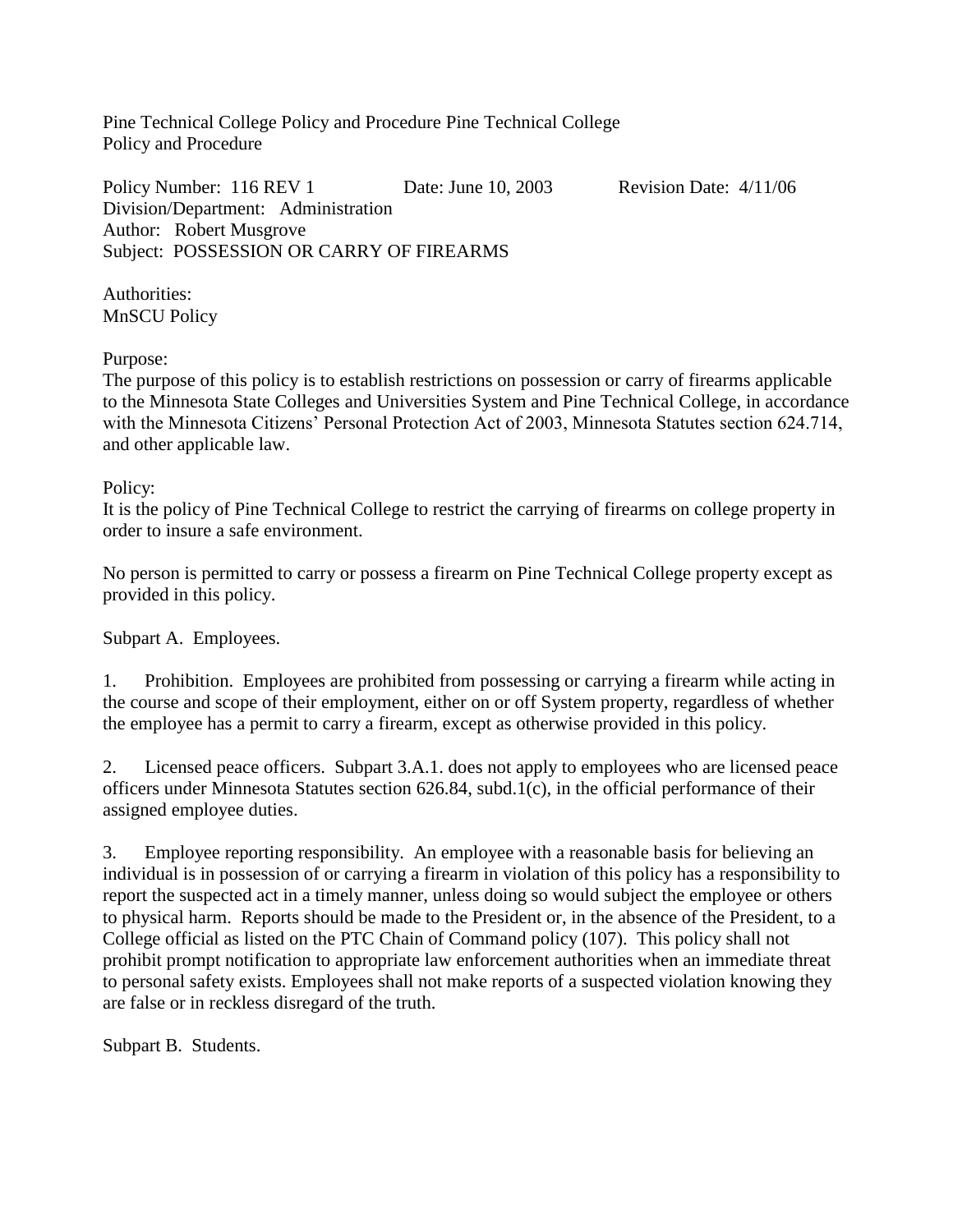1. Prohibition. Students are prohibited from possessing or carrying a firearm while on college property, regardless of whether the student has a permit to carry a firearm, except as otherwise provided in this policy.

2. Licensed peace officers. This policy does not apply to students who are licensed peace officers under Minnesota Statutes section 626.84, subd.1(c).

Subpart C. Visitors.

1. Prohibition. Visitors are prohibited from possessing or carrying a firearm while on System property, except as otherwise provided in this policy.

2. Licensed peace officers. This policy does not apply to visitors who are licensed peace officers under Minnesota Statutes section 626.84, subd.1(c).

Subpart D. Exceptions.

1. Parking areas. This policy does not prohibit the lawful carry or possession of firearms in a parking facility or parking area.

2. Authorized uses. This policy does not prohibit:

a.. Lawful possession or carry related to an academic use or use at a campus shooting range, such as law enforcement programs, approved in writing by the college president; or

b. Transport of an unloaded firearm directly between a parking area or parking facility and the location authorized for its use, or transport of an unloaded firearm directly between a parking area or parking facility and a storage facility provided by the college.

c. Possession or carry of a pistol by a visitor who has a lawful permit to carry a pistol pursuant to Minnesota Statutes section 624.714, subd 1a.

d. Possession of a firearm within the classroom/lab area of the Gunsmithing program for the academic or educational purposes of the program.

e. Possession of a firearm within the classroom/lab area of the machining program for the educational purposes of the Gunsmithing program. Transportation of firearms within the PTC building is limited to movement from the Gunsmithing lab to the machining lab under the supervision of an instructor.

f. Possession of a firearm on the Pine Technical College campus during the annual PTC Gun Show in February. Possession and transportation of firearms during this sponsored activity are governed by the following stipulations:

(1). Firearms must be unloaded and cased.

(2). Firearms brought into the building by vendors must be unloaded and must be brought in through designated rear entrances and checked by PTC instructors or designated students from the PTC Shooters Club.

(3). Firearms brought into the building by attendees must be unloaded, checked at the door and their mechanisms secured by PTC instructors or designated students.

(4). Vendors at the PTC gun show must sign the PTC release form and contract.